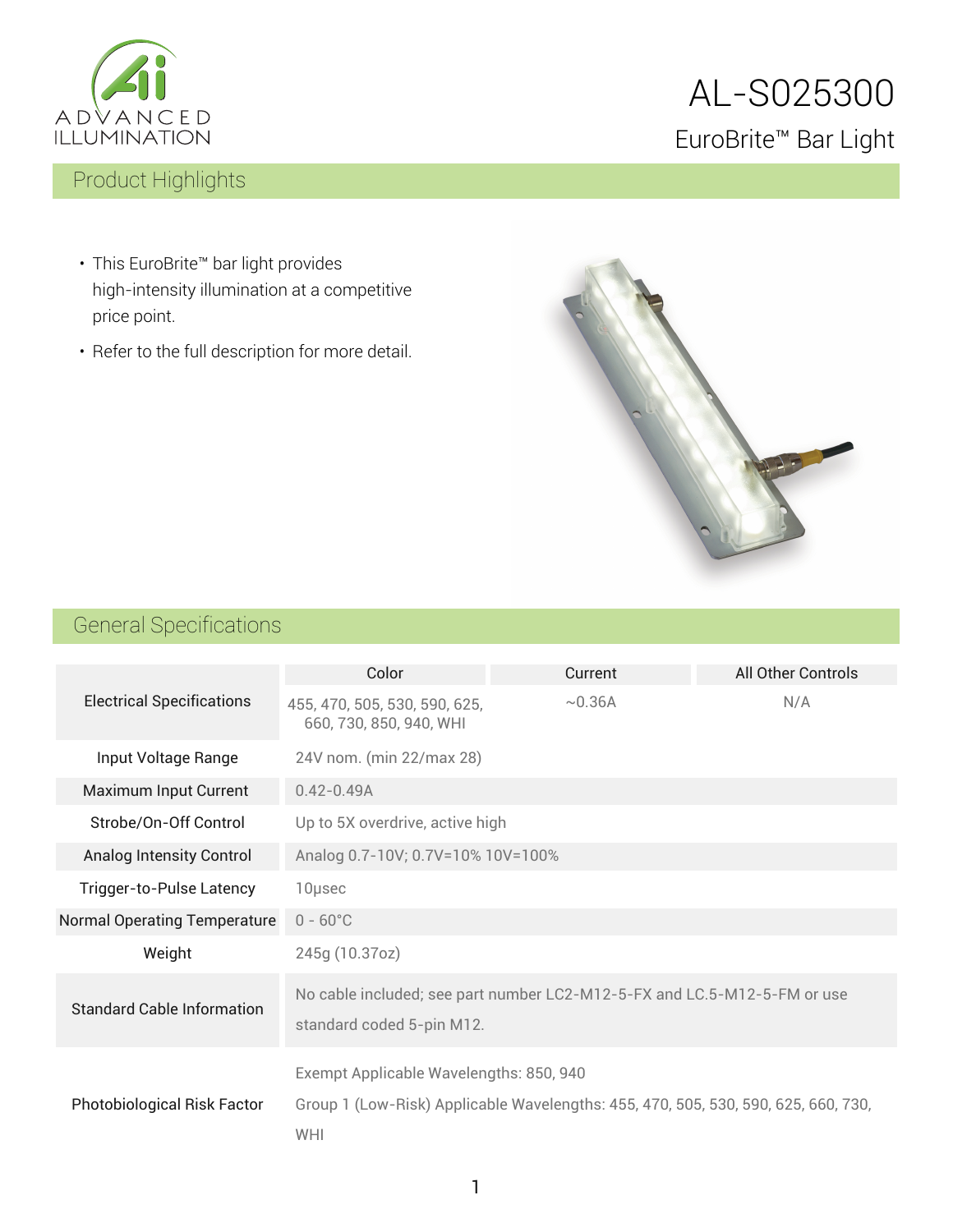# AL-S025300

| Compliance        | CE, RoHS, IEC 62471  |
|-------------------|----------------------|
| IP Rating         | IP67                 |
| Lumen Maintenance | $L70 = 50,000$ Hours |

## Part Number Key

| Model                                     | - | Mode          | Emitting<br>Width (mm) | <b>Emitting Length</b><br>(Cable Side) (mm) | Lens Type                                                 | - | Peak<br>Wavelength                                                                                                                                             |
|-------------------------------------------|---|---------------|------------------------|---------------------------------------------|-----------------------------------------------------------|---|----------------------------------------------------------------------------------------------------------------------------------------------------------------|
| <b>AL</b>                                 |   | X             | <b>XXX</b>             | <b>XXX</b>                                  | x                                                         |   | <b>XXX</b>                                                                                                                                                     |
| AL                                        |   | s<br>(Strobe) | 025                    | 300                                         | M<br>(Medium)<br>W<br>(Wide)                              |   | 455 (royal blue)<br>470 (blue)<br>505 (cyan)<br>530 (green)<br>590 (amber)<br>625 (red orange)<br>660 (red)<br>730 (IR)<br>850 (IR)<br>940 (IR)<br>WHI (white) |
| EX:<br>AL-S025300M-470<br>AL-S025300W-WHI |   |               |                        |                                             | Beam Angle (FWHM):<br>Medium = $21°$<br>Wide = $32^\circ$ |   |                                                                                                                                                                |

See website product page for in-stock product numbers.

Shipping:<br>Stock Products: within three days<br>Build-to-Order Products: within one to three weeks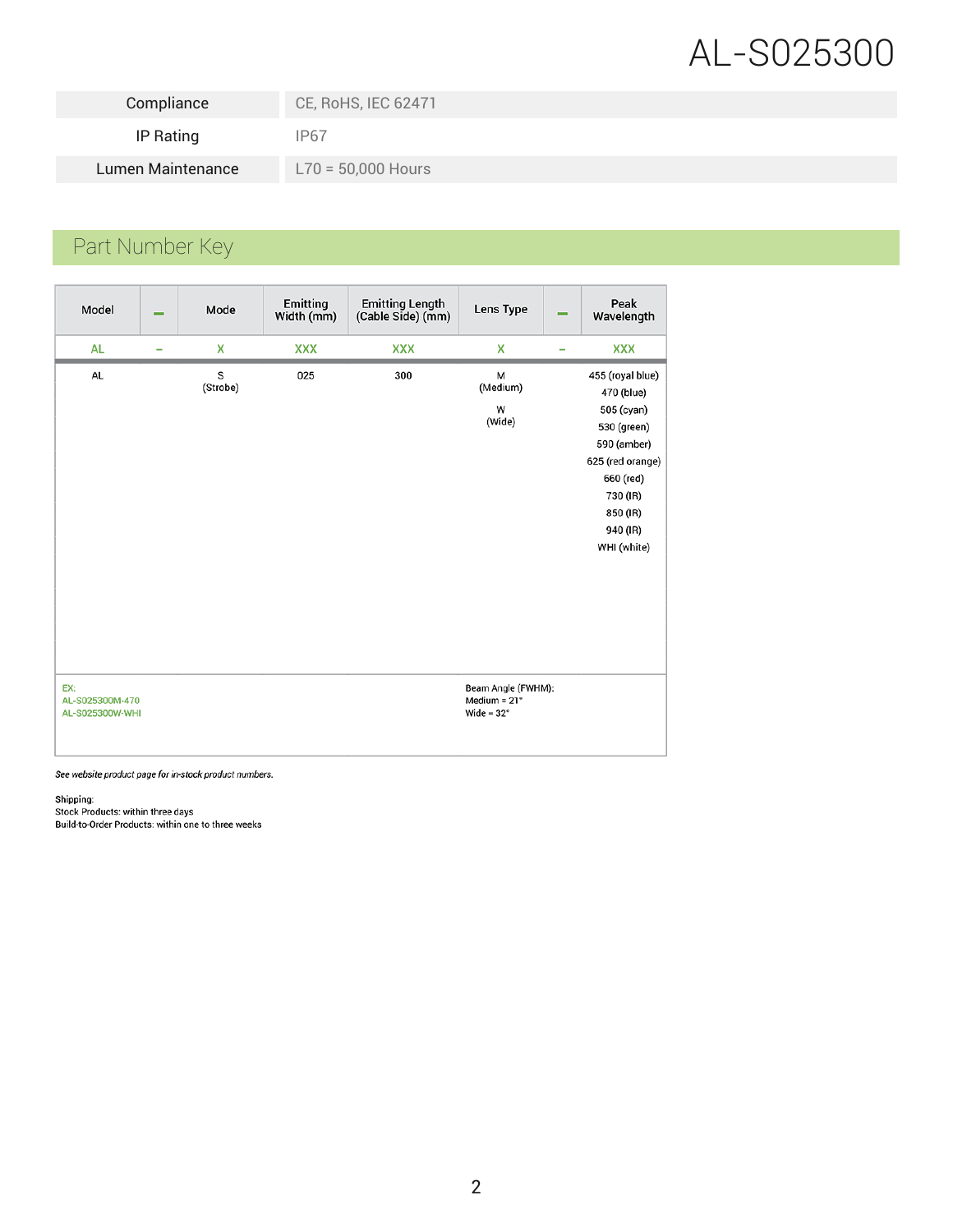

### Optical Specs

#### **Intensity Distribution**



Optical measurement taken using AL-S025300M-WHI @ 300 mm

#### Area of Illuminance & Intensity

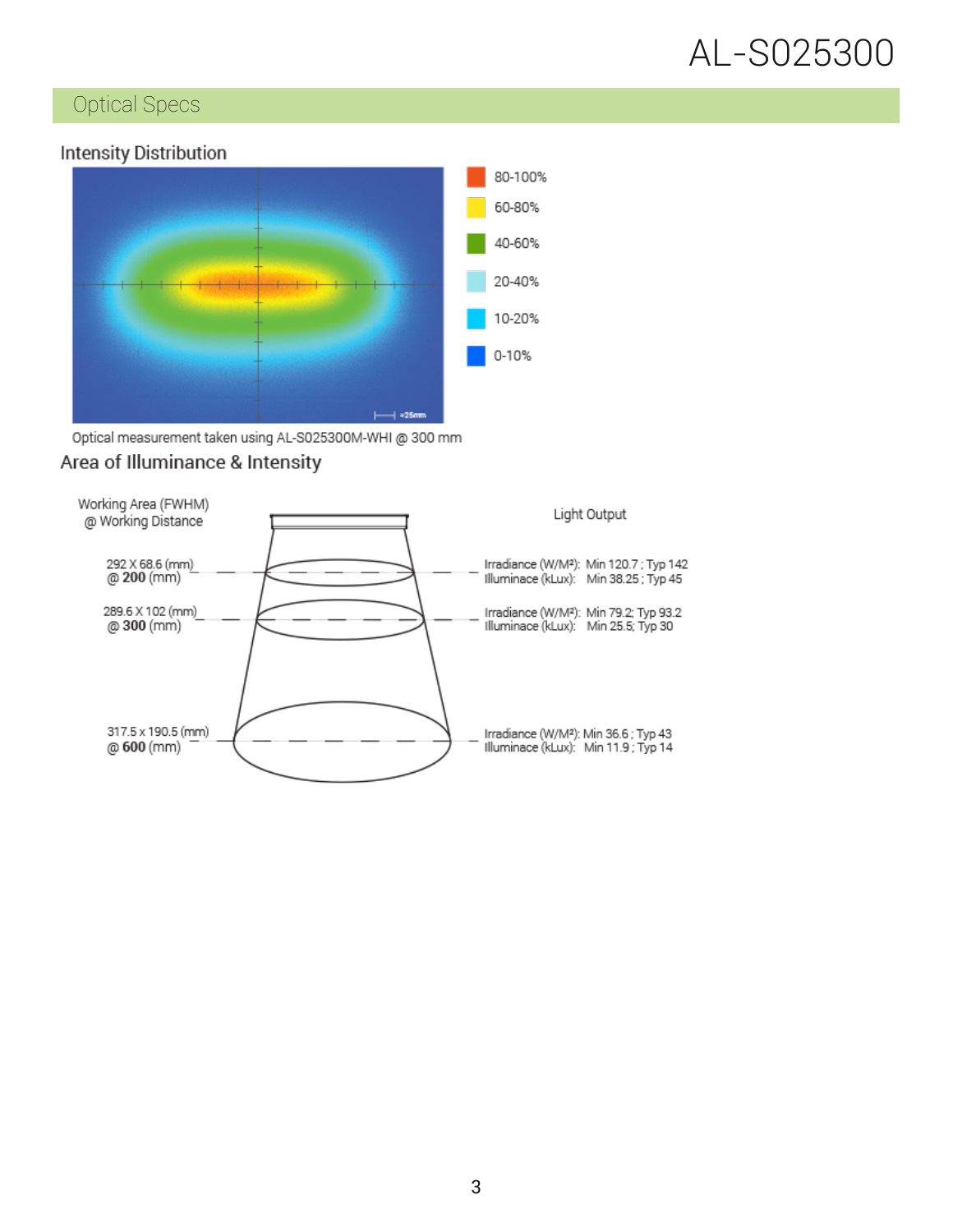### Mechanical Specs

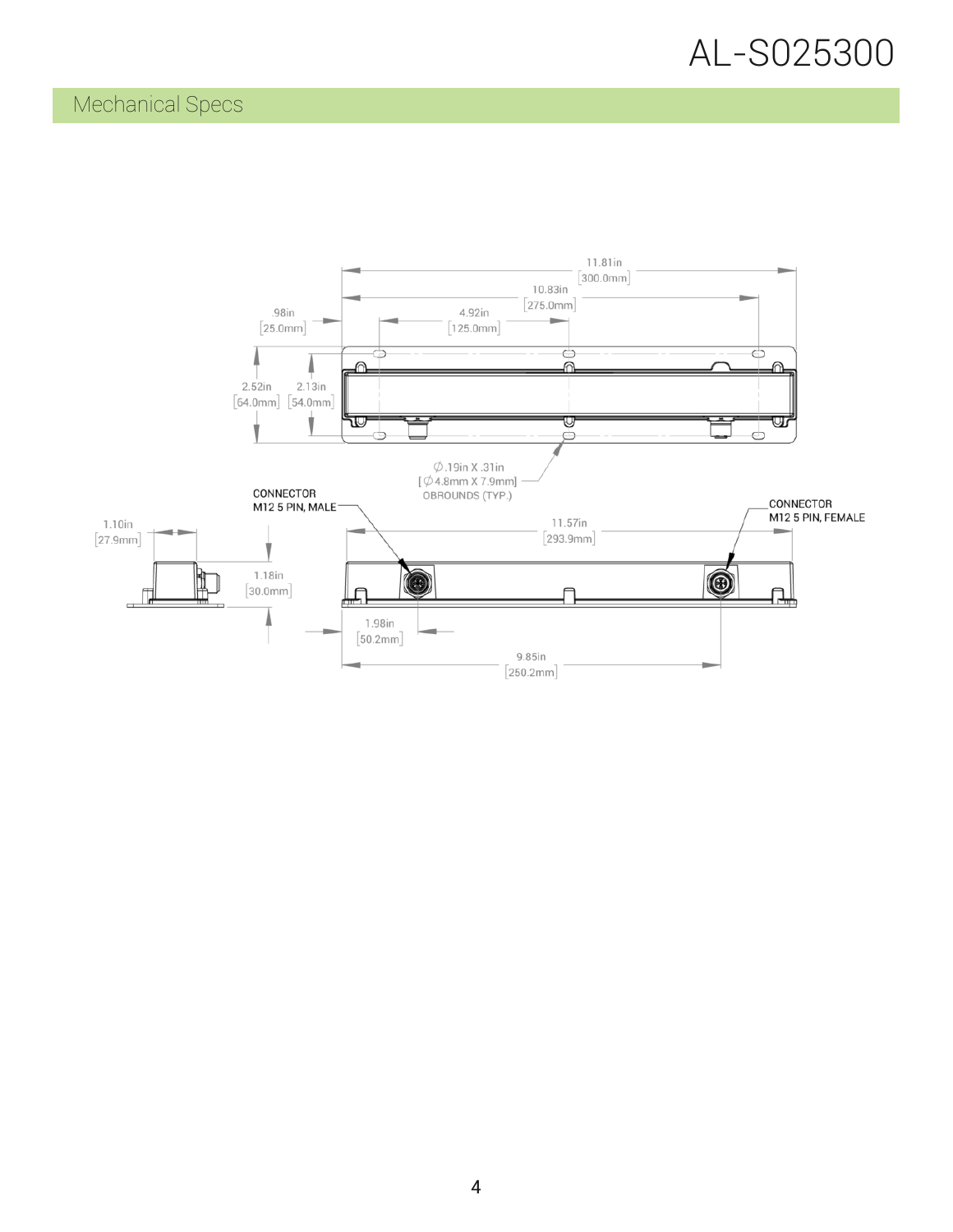# AL-S025300

## Electrical Specs

#### Modes of Operation

| Continuous<br><b>Strobe</b>                                                                                                                                                                     |                                                                                                                                                                                                                                                                                                                                                                                                                                                | <b>Thermal Foldback</b>                                                                                                                                                                                                                                                                                                                                                                                                                                                  | <b>Factory Reset</b>                                                                                                                                                                                                                                                                                                                                                                                                                                                                                                                    |  |
|-------------------------------------------------------------------------------------------------------------------------------------------------------------------------------------------------|------------------------------------------------------------------------------------------------------------------------------------------------------------------------------------------------------------------------------------------------------------------------------------------------------------------------------------------------------------------------------------------------------------------------------------------------|--------------------------------------------------------------------------------------------------------------------------------------------------------------------------------------------------------------------------------------------------------------------------------------------------------------------------------------------------------------------------------------------------------------------------------------------------------------------------|-----------------------------------------------------------------------------------------------------------------------------------------------------------------------------------------------------------------------------------------------------------------------------------------------------------------------------------------------------------------------------------------------------------------------------------------------------------------------------------------------------------------------------------------|--|
| To enable output:<br>Tie Trigger+ (black) HIGH to >0.5V.<br>The light remains ON as long as<br>Trigger+ is high<br>Analog dimming is available during<br>continuous mode operation: pin 5, gray | EuroBrite™ S-version uses Adaptive<br>Overdrive" to produce overdrive pulses<br>while the Trigger+ is HIGH.<br>Overdrive period occurs for all trigger<br>pulses, but only during the first 5 mSec for<br>those pulse widths longer than 5 mSec:<br>light output can be increased by as much<br>as 5x.<br>Overdriving does not occur when pulses<br>exceed 5 mSec.<br>Analog dimming is available during strobe<br>mode operation: pin 5, gray | To engage Thermal Foldback:<br>Before turning the light on, tie pin 2<br>(white) to pin 3 (GND, blue).<br>Onboard thermistor is sampled for 5<br>minutes. Light intensity will automaticaly<br>adjust based on the case tempurature<br>during the training period.<br>The beginning of training is signified by a<br>series of rapid flashes. While training, the<br>light will blink every two seconds. A few<br>slower blinks signal the end of the<br>training period | To engage Factory Reset:<br>Before turning the light on, tie pin2<br>(white) to pin 3 (blue).<br>For factory reset to occur, the light must<br>be trained for thermal foldback first.<br>Light will appear dim for 3-5 seconds<br>then brightness will be set to factory<br>default<br>After factory reset is complete<br>disconnect white wire from blue wire for<br>normal operation (before turning light<br>back on).<br>Tying pin 2 (white) to pin 3 (blue) will<br>alternate between factory reset and<br>thermal foldback modes. |  |

#### Standard Wiring Information

| Pin            | Function         | Wire Color   | Type  |
|----------------|------------------|--------------|-------|
| 1              | 24VDC            | <b>Brown</b> | Power |
| $\overline{2}$ | Thermal Foldback | White        | Input |
| 3              | GND              | <b>Blue</b>  | Power |
| 4              | Trigger +        | Black        | Input |
| 5              | Analog           | Gray         | Input |

#### Male 5-Position



#### Wiring Diagrams



\*External resistors may not be needed<br>Check documentation on I/O for recommendations and voltage limits

Analog Dimming



Analog dimming works in both strobe and continuous